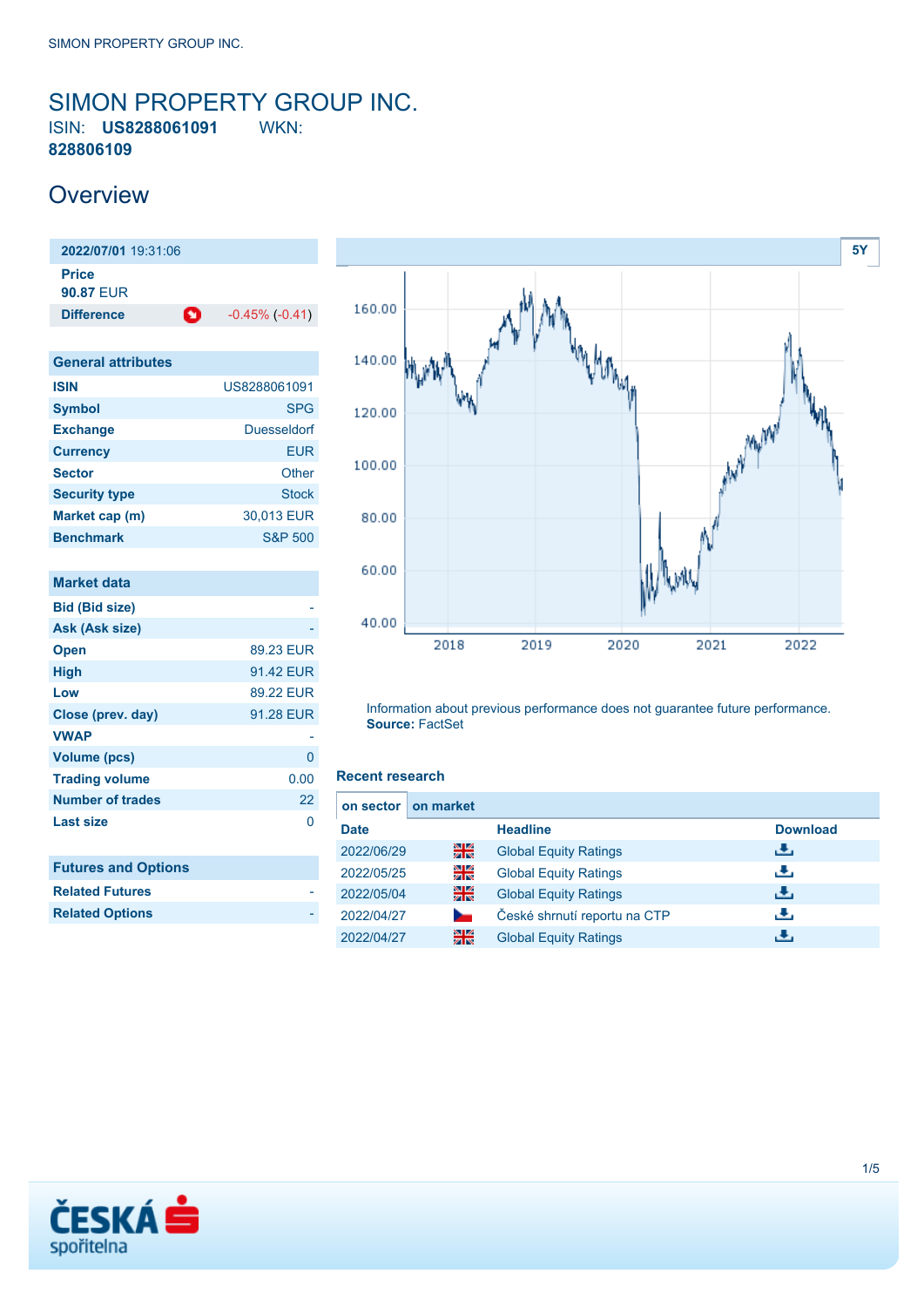## **Details**

**2022/07/01** 19:31:06 **Price**

**90.87** EUR

**Difference 1** -0.45% (-0.41)

| <b>General attributes</b> |                    |
|---------------------------|--------------------|
| <b>ISIN</b>               | US8288061091       |
| <b>Symbol</b>             | <b>SPG</b>         |
| <b>Exchange</b>           | Duesseldorf        |
| <b>Currency</b>           | <b>EUR</b>         |
| <b>Sector</b>             | Other              |
| <b>Security type</b>      | Stock              |
| Market cap (m)            | 30,013 EUR         |
| <b>Benchmark</b>          | <b>S&amp;P 500</b> |

| Market data             |           |
|-------------------------|-----------|
| <b>Bid (Bid size)</b>   |           |
| Ask (Ask size)          |           |
| <b>Open</b>             | 89.23 EUR |
| <b>High</b>             | 91.42 EUR |
| Low                     | 89.22 FUR |
| Close (prev. day)       | 91.28 EUR |
| <b>VWAP</b>             |           |
| <b>Volume (pcs)</b>     | 0         |
| <b>Trading volume</b>   | 0.00      |
| <b>Number of trades</b> | 22        |
| Last size               |           |

| <b>Performance and Risk</b> |           |           |           |  |
|-----------------------------|-----------|-----------|-----------|--|
|                             | 6m        | 1Y        | 3Υ        |  |
| <b>Perf</b> (%)             | $-34.25%$ | $-18.65%$ | $-34.99%$ |  |
| Perf (abs.)                 | $-47.33$  | $-20.83$  | $-48.91$  |  |
| <b>Beta</b>                 | 0.93      | 1.09      | 1.37      |  |
| <b>Volatility</b>           | 36.36     | 34.49     | 57.26     |  |



Information about previous performance does not guarantee future performance. **Source:** FactSet

| <b>Price data</b>                           |                         |
|---------------------------------------------|-------------------------|
| Ø price 5 days   Ø volume 5 days (pcs.)     | 93.03 EUR (0)           |
| Ø price 30 days   Ø volume 30 days (pcs.)   | 97.47 EUR (0)           |
| Ø price 100 days   Ø volume 100 days (pcs.) | 111.97 EUR (1)          |
| Ø price 250 days   Ø volume 250 days (pcs.) | 119.61 EUR (1)          |
| <b>YTD High   date</b>                      | 145.80 EUR (2022/01/05) |
| <b>YTD Low   date</b>                       | 88.97 EUR (2022/06/16)  |
| 52 Weeks High   date                        | 151.05 EUR (2021/11/22) |
| 52 Weeks Low   date                         | 88.97 EUR (2022/06/16)  |

#### **All listings for SIMON PROPERTY GROUP INC.**

| Exchange $\Box$                 | <b>Date</b>    | <b>Time Price</b> |                 | <b>Trading volume</b><br>(mio.) | <b>Number of</b><br>trades |
|---------------------------------|----------------|-------------------|-----------------|---------------------------------|----------------------------|
| <b>Vienna Stock</b><br>Exchange | 2022/07/<br>01 |                   | 09:05 89.59 EUR | 0.00                            | 1                          |
| Tradegate                       | 2022/07/<br>01 |                   | 22:26 91.73 EUR | 0.04                            | 13                         |
| <b>Stuttgart</b>                | 2022/07/<br>01 | 08:01             | 89.13 EUR       | 0.00                            | 3                          |
| <b>NYSE</b>                     | 2022/07/<br>01 |                   | 22:00 95.68 USD | 162.66                          | 29,660                     |
| <b>Munich</b>                   | 2022/07/       | 08:00             | 89.20 EUR       | 0.00                            | 1                          |

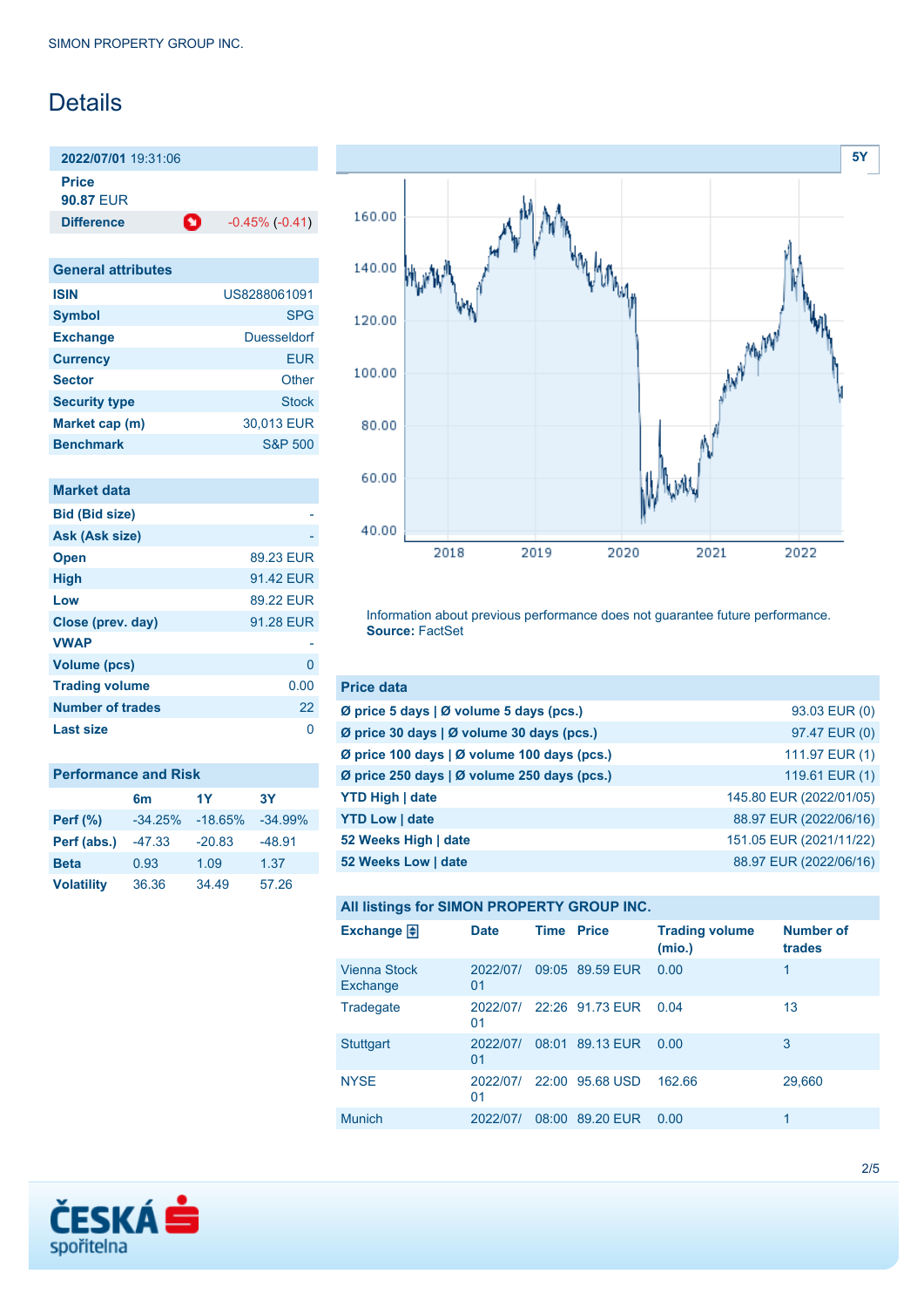|                                 | 01             |                                |      |    |
|---------------------------------|----------------|--------------------------------|------|----|
| <b>London Stock</b><br>Exchange | 01             | 2022/06/ 17:24 110.51 USD 0.00 |      |    |
| Hanover                         | 2022/07/<br>01 | 08:02 89.24 EUR                | 0.00 |    |
| Frankfurt                       | 2022/07/<br>01 | 09:16 89.32 EUR                | 0.00 |    |
| <b>Duesseldorf</b>              | 2022/07/<br>01 | 19:31 90.87 EUR                | 0.00 | 22 |
| <b>Berlin</b>                   | 2022/07/<br>01 | 08:08 89.11 EUR 0.00           |      |    |

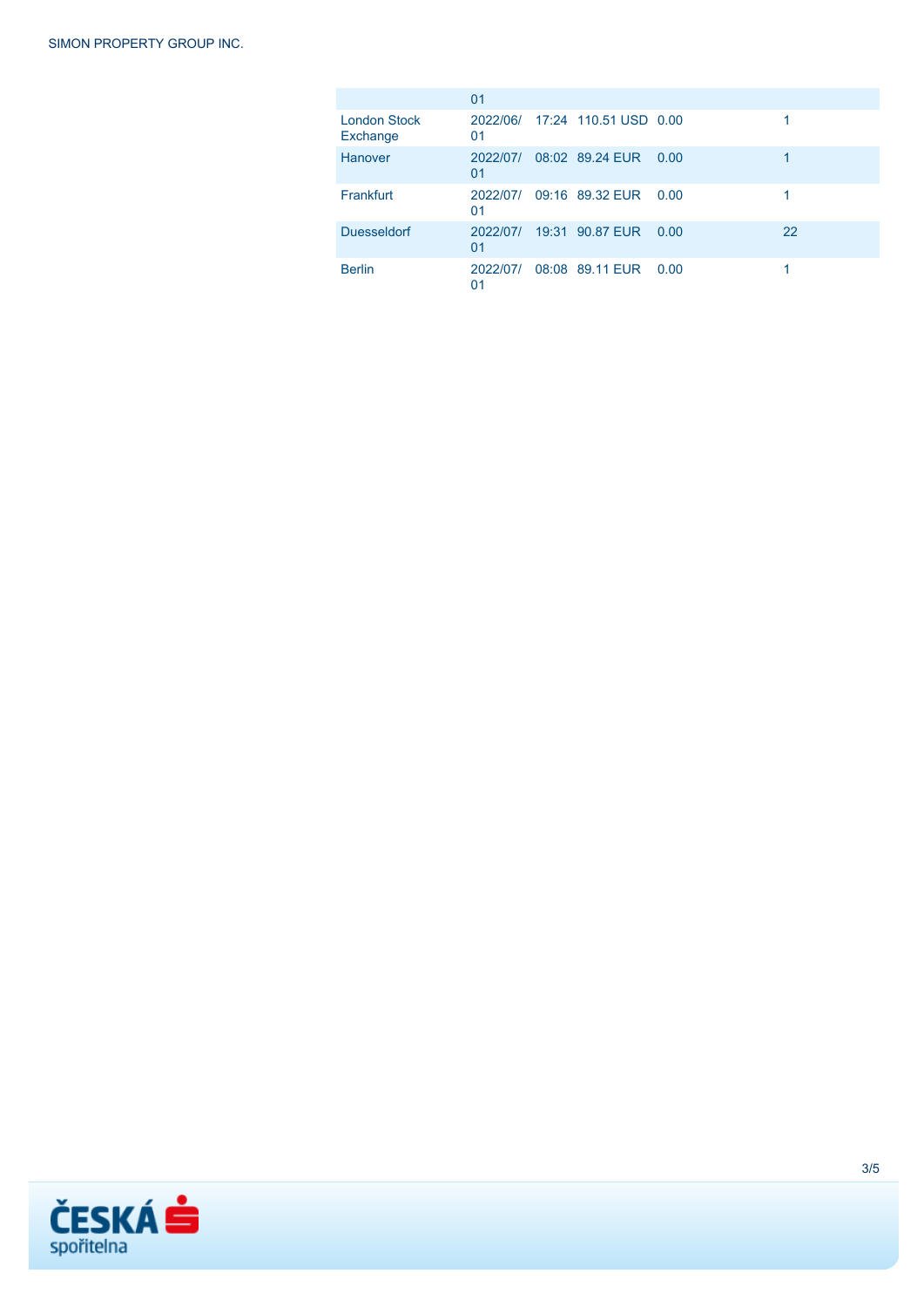# Company profile

#### **Company Logo**



**Contact Details** SIMON PROPERTY GROUP INC. - - West Washington Street 225 46204 Indianapolis, IN Telefon: +1-317-6361600 Fax: +1-317-6857222 [E-mail: IRContact@simon.com](mailto:IRContact@simon.com)

#### **Company Profile**

-

| <b>Members of Management Board</b> |                                         |  |  |
|------------------------------------|-----------------------------------------|--|--|
| <b>Daniel Smith</b>                | Member of Board of<br><b>Directors</b>  |  |  |
| Karen Horn                         | Member of Board of<br><b>Directors</b>  |  |  |
| Al Hubbard                         | Member of Board of<br><b>Directors</b>  |  |  |
| <b>Gary Rodkin</b>                 | Member of Board of<br><b>Directors</b>  |  |  |
| <b>Glyn Aeppel</b>                 | Member of Board of<br><b>Directors</b>  |  |  |
| <b>Herbert Simon</b>               | Member of Board of<br><b>Directors</b>  |  |  |
| J. Smith                           | Member of Board of<br><b>Directors</b>  |  |  |
| Larry<br>Glasscock                 | Member of Board of<br><b>Directors</b>  |  |  |
| <b>Marta Stewart</b>               | Member of Board of<br><b>Directors</b>  |  |  |
| <b>Peggy Roe</b>                   | Member of Board of<br><b>Directors</b>  |  |  |
| Reuben<br>Leibowitz                | Member of Board of<br><b>Directors</b>  |  |  |
| <b>Richard</b><br>Sokolov          | Member of Board of<br><b>Directors</b>  |  |  |
| <b>Stefan Selig</b>                | Member of Board of<br><b>Directors</b>  |  |  |
| <b>David Simon</b>                 | <b>Chairman of Managing</b><br>Board    |  |  |
| <b>Adam Reuille</b>                | <b>Member of Executive</b><br>Committee |  |  |
| Alexander<br>Snyder                | <b>Member of Executive</b><br>Committee |  |  |
| <b>Allyson Faust</b>               | <b>Member of Executive</b><br>Committee |  |  |
| Amy Lepi                           | <b>Member of Executive</b><br>Committee |  |  |
| Angela<br>Hopper                   | Member of Executive<br>Committee        |  |  |
| <b>Ann Schultz</b>                 | <b>Member of Executive</b><br>Committee |  |  |
| <b>Brad Cole</b>                   | <b>Member of Executive</b><br>Committee |  |  |
| <b>Brian McDade</b>                | <b>Member of Executive</b><br>Committee |  |  |
| <b>Brian Nelson</b>                | <b>Member of Executive</b><br>Committee |  |  |
| <b>Brian Warnock</b>               | <b>Member of Executive</b><br>Committee |  |  |